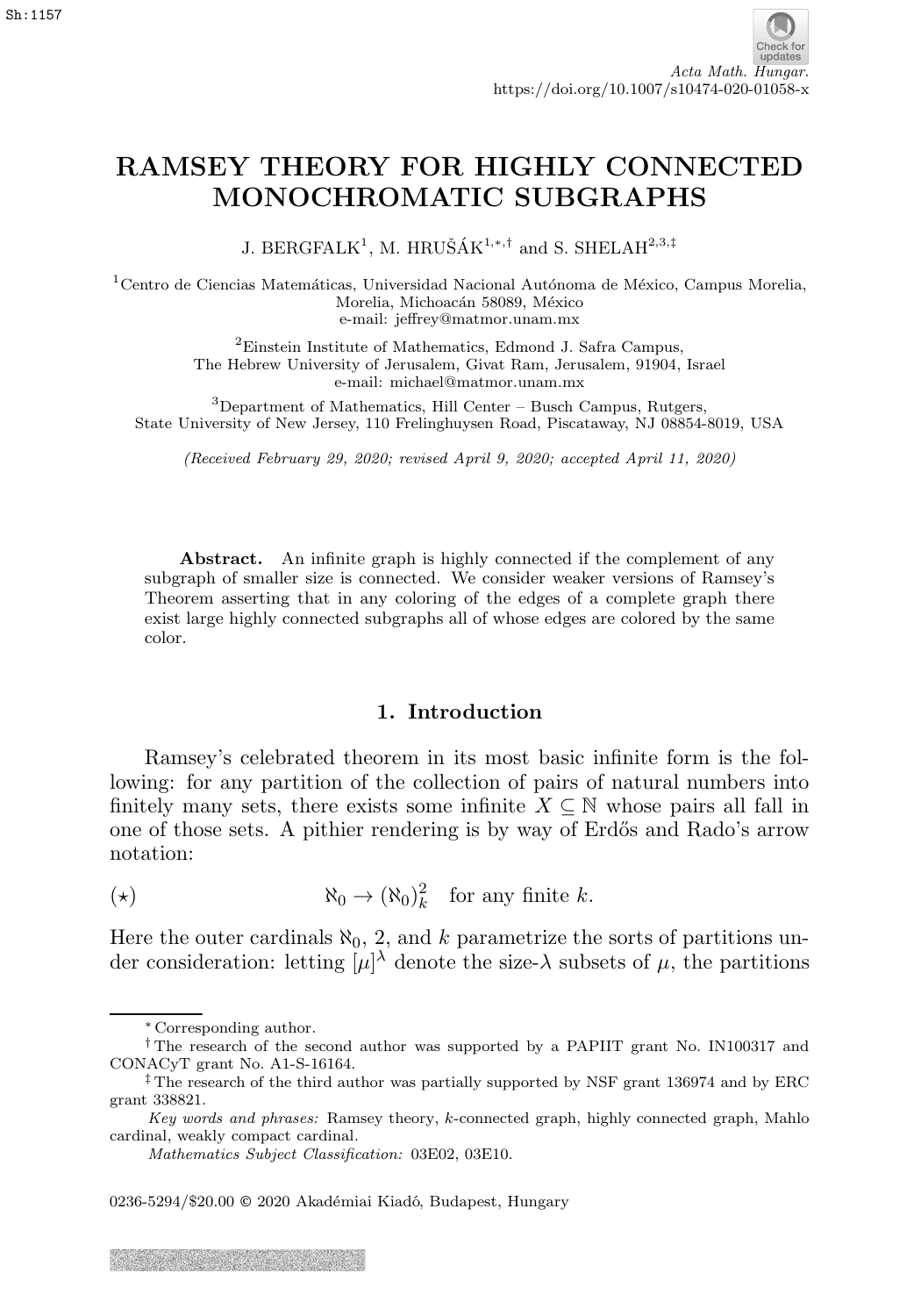in question in the above relation are all of the form  $c: [\aleph_0]^2 \to k$ . The cardinal inside the parentheses records how large a homogeneous set we seek with respect to any such partition, and the arrow tells us we can always find one.

The following points are basic to the theory:

(1) The above relation "descends" to finite contexts (see [5, §1.5] for a direct deduction). More precisely, for any finite  $k$  and  $m$  there is some  $n$ such that

$$
n \to (m)_k^2.
$$

This least such *n* is often denoted  $R(m;k)$ .

(2) Extending the relation  $\star$ ) to higher cardinals is less straightforward. More precisely:

(a) The relation  $\aleph_1 \to (\aleph_1)_k^2$  fails in a very strong sense, for any  $k \geq 2$  $(see [19]).$ 

(b) More generally, for  $2 \leq \kappa < \mu$ , the relation  $\mu \to (\mu)^2_{\kappa}$  characterizes any uncountable cardinal  $\mu$  as *weakly compact*, that is, as a cardinal whose existence is a strictly stronger assumption than the ZFC axioms (see [9]).

(c) Item (1), on the other hand, does fully generalize: for any  $\kappa$  and  $\mu$ there is some least  $\nu$  such that

$$
\nu \to (\mu)^2_\kappa
$$

This follows from Erdős and Rado's theorem that  $(2^{\lambda})^+ \rightarrow (\lambda^+)^2_{\lambda}$  for any infinite  $\lambda$  (see [4]).

Each of these facts will figure in the following. Recall lastly the more pictorial framing of Ramsey's relation in terms of edge-colorings of graphs:

$$
\nu \to (\mu)^2_\lambda
$$

if and only if every coloring of the edges of the complete graph on  $\nu$  by  $\lambda$ many colors contains some size- $\mu$  monochromatic subgraph which is complete. It is this framing we will have generally in  $\text{mind}$  — only our interest will be in subgraphs which are large in some finer sense than complete. Namely: 3. BERGFALK, M. HRUŠÁK and S. SHELAH<br>
dinal inside the howe relation are all of the form c:<br>
dinal inside the parentheses records low large a home,<br>
with respect to any such partition, and the arrow tells<br>
one.<br>
The follo

DEFINITION 1. A graph G is  $\kappa$ -connected if it remains connected after the deletion of any fewer than  $\kappa$  vertices.

Our question should at this point be clear. Where formality is necessary, we will denote a graph  $G$  as an ordered pair (vertices, edges). The size of a graph is the cardinality of its vertex-set. For cardinal numbers  $\kappa$ ,  $\lambda$ ,  $\mu$ ,  $\nu$ , write

$$
\nu \to_{\kappa \text{-}c} (\mu)^2_\lambda
$$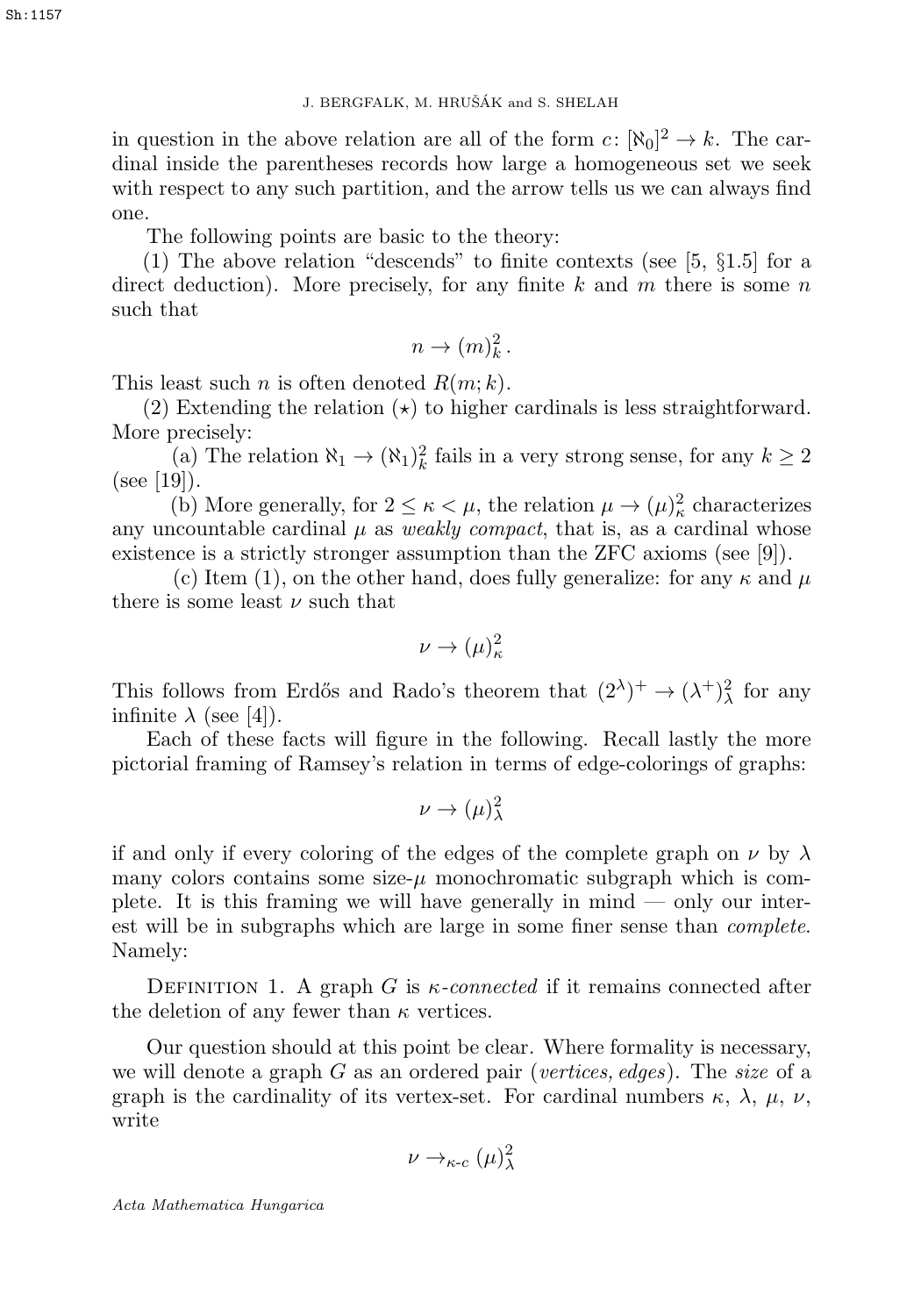if every coloring of the edges of the complete graph on  $\nu$  into  $\lambda$  many colors contains some size- $\mu$  monochromatic subgraph which is  $\kappa$ -connected. More formally:

DEFINITION 2.  $\nu \rightarrow_{\kappa \text{-}c} (\mu)^2_{\lambda}$  if and only if for every  $c: [\nu]^2 \rightarrow \lambda$  there exists a  $\xi < \lambda$  and  $X \in [\nu]^{\mu}$  such that the graph  $(X, c^{-1}(\xi) \cap [X]^2)$  is  $\kappa$ -connected.

QUESTION. For which cardinals does the relation  $\nu \rightarrow_{\kappa \text{-}c} (\mu)^2_{\lambda}$  hold?

## 2. Main results

Note at the outset that  $\kappa$ -connectedness is a well-studied notion, not least for its evident relevance to network design; it dates at least to Menger's 1927 [14] (see also [12]; see further  $[6]$ , [1], [10], and [18] for interactions of the notion with vertex decompositions and chromatic number). Observe as well that it articulates a number of graph theory's most basic concerns:

(1) A graph is 1-connected if and only if it is connected.

(2) A graph with at least three vertices is 2-connected if and only if each pair of its vertices belongs to a cycle.

(3) The only  $\mu$ -connected graph on any finite  $\mu$  is the complete one.

By this last point,

(\*) when  $\mu$  is finite,  $\nu \rightarrow_{\mu-c} (\mu)^2_\lambda$  is simply the Ramsey relation  $\nu \rightarrow (\mu)^2_\lambda$ .

Hence for any finite  $\lambda$  and  $\kappa \leq \mu$ ,

$$
\nu \to_{\kappa \text{-}c} (\mu)^2_\lambda
$$

for some  $\nu \leq R(\mu;\lambda)$ . See [13] for much finer bounds on the least such  $\nu$ .

For infinite  $\mu$ , a  $\mu$ -connected graph on  $\mu$  is no longer necessarily complete; such graphs nevertheless play a sufficiently critical role in the theory to merit a name and notation all their own:

DEFINITION 3. A graph  $G = (V, E)$  is highly connected if it remains connected after the deletion of any fewer than |V| vertices. Write  $\nu \rightarrow_{hc} (\mu)^2_{\lambda}$ if and only if  $\nu \rightarrow_{\mu \nc} (\mu)^2$ , i.e., if every coloring of the edges of the complete graph on  $\nu$  into  $\lambda$  many colors contains some size- $\mu$  monochromatic subgraph which is highly connected.

OBSERVATION 4.  $[\nu \to (\mu)^2_\lambda] \Rightarrow [\nu \to_{hc} (\mu)^2_\lambda] \Rightarrow [\nu \to_{\kappa-c} (\mu)^2_\lambda]$  for any  $\kappa \leq \mu$ .

In light of  $(\star)$  and the following proposition, we might view  $\rightarrow_{hc}$  as a more satisfactory generalization of the positive Ramsey relations of  $(\star)$  to the uncountably infinite: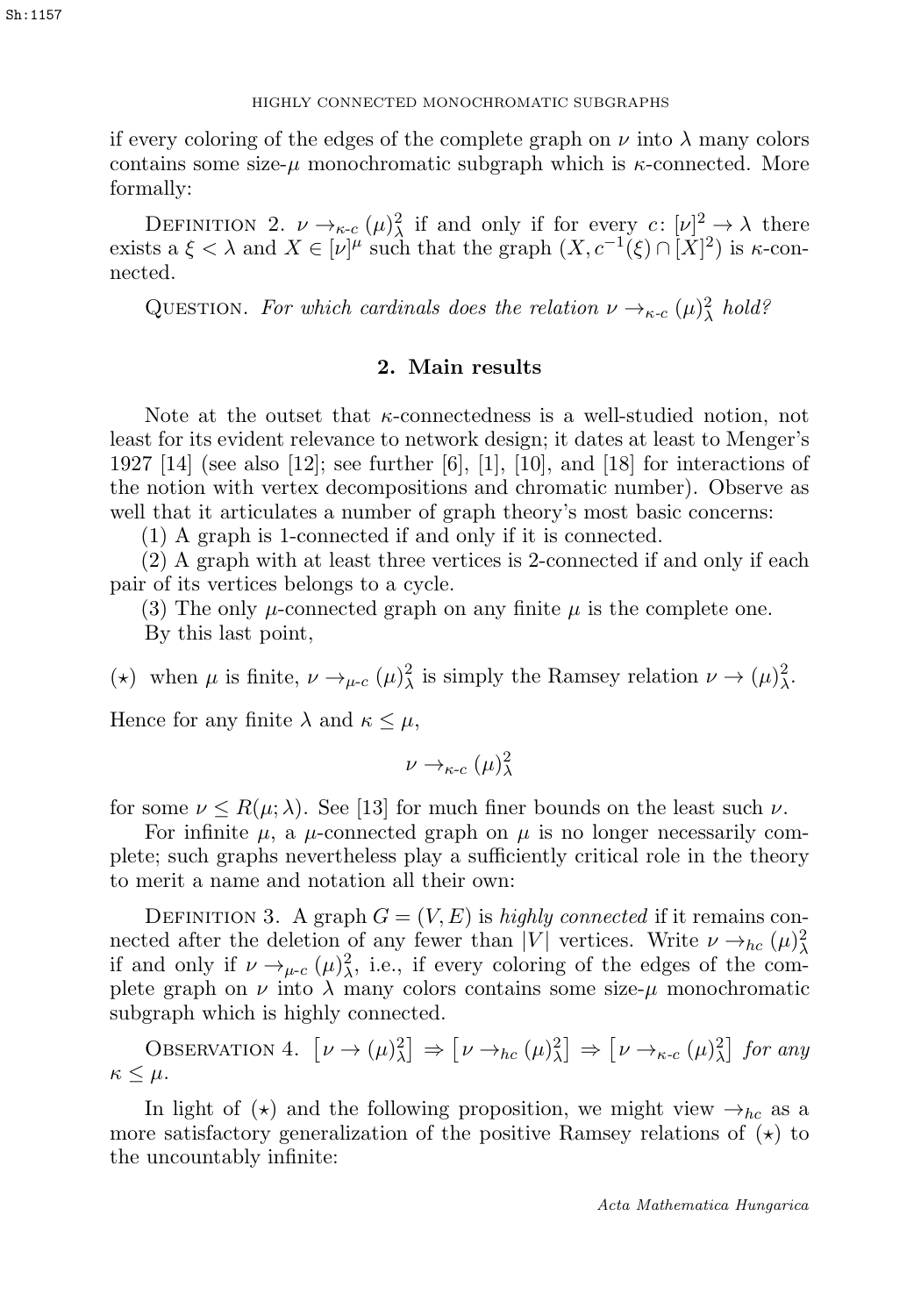PROPOSITION 5. If  $\mu$  is an infinite cardinal and k is a natural number then  $\mu \rightarrow_{hc} (\mu)_k^2$ .

**PROOF.** Given a coloring  $c: [\mu]^2 \to k$ , let  $\mathcal{D}$  be a uniform ultrafilter on  $\mu$  and define  $f: \mu \to k$  by

$$
f(\alpha) = i
$$
 if and only if  $A_{\alpha} = \{ \beta \in \mu : c(\{\alpha, \beta\}) = i \} \in \mathcal{D}$ ,

and let  $i < n$  be such that the set  $B = \{ \alpha \in \mu : f(\alpha) = i \}$  is in D. The set B is highly connected. This is because for any  $\alpha, \beta$  in B, the set  $A_{\alpha} \cap A_{\beta} \cap B$ is in D and hence has cardinality  $\mu$ . Any  $\gamma$  in  $A_{\alpha} \cap A_{\beta} \cap B$  connects  $\alpha$  and  $\beta$ via the edge-colorings  $c({\alpha, \gamma}) = c({\beta, \gamma}) = i$ .  $\Box$ 

The situation is considerably more complicated for infinitely many colors. Henceforth we will assume more set-theoretic background of the reader; we will focus as well on the relation  $\rightarrow_{hc}$ . This relation is subtle and significant in its own right, and we will tend to treat the finer relations  $\rightarrow_{\kappa\text{-}c}$  as secondary, as mainly grading its failure. 3. BERGFALK, M. HRUŠÁK and S. SHELAH<br> *Hen*  $\mu \rightarrow_{hc} (\mu)_k^2$ .<br>
PROPOSITION 5. If  $\mu$  is an infinite cardinal and k<br> *u* and define  $f: \mu \rightarrow k$  by<br>
PROOF. Given a coloring  $c: [\mu]^2 \rightarrow k$ , let  $\mathcal{D}$  be a  $\mu$ <br>
and define  $f: \$ 

Perhaps the earliest result along these lines is Erdős and Kakutani's theorem [3] that the complete graph on an infinite cardinal  $\mu$  can be partitioned into  $\lambda$  many trees if and only if  $\mu \leq \lambda^+$ . In consequence, the relation  $\lambda^+ \to_{hc} (\lambda^+)^2_{\lambda}$  fails in the strongest possible respect:  $\lambda^+ \not\to_{2-c} (\lambda^+)^2_{\lambda}$ .

OBSERVATION 6.  $\mu \rightarrow_{1-c} (\mu)^2_{\lambda}$  holds for any cardinal  $\lambda$  less than the cofinality of µ.

OBSERVATION 7. The Erdős–Kakutani coloring shows even that  $\lambda^+$   $\leftrightarrow$ hc  $(\mu)^2_{\lambda}$  for any  $\mu \geq 3$ .

Alternately,  $\lambda^+ \nrightarrow h_c (\lambda^+)^2$  may be viewed as an instance of the following proposition, inspired by the  $\hat{S}$ ierpiński coloring of [17]:

PROPOSITION 8. If  $\mu \leq 2^{\lambda}$  then  $\mu \not\rightarrow_{hc} (\mu)^2_{\lambda}$ .

PROOF. Let  $\{\eta_{\alpha} : \alpha < \mu\} \subseteq 2^{\lambda}$  be a collection of pairwise distinct functions. Given  $\alpha \neq \beta < \mu$  let

$$
\Delta_{\alpha,\beta} = \min \{ \xi < \lambda : \eta_\alpha(\xi) \neq \eta_\beta(\xi) \}.
$$

Then define  $c: [\mu]^2 \to \lambda \times 2$  by

$$
c(\{\alpha,\beta\})=(\Delta_{\alpha,\beta},i) \text{ if and only if } \alpha < \beta \text{ and } \eta_{\alpha}(\Delta_{\alpha,\beta})=i.
$$

Aiming for a contradiction assume that  $A \subset \mu$  is highly connected in color  $(\xi, i)$ . Let  $\beta \in A$  be such that that  $\eta_{\beta}(\xi) \neq i$  (there is such a  $\beta$  since A contains an edge). Let  $B = A \cap \beta$ . Then  $\beta$  has no adjacent edges in  $(A \setminus B, c^{-1}((\xi, i)) \cap [A \setminus B]^2)$ , a contradiction.  $\Box$ 

By the following observation, Proposition 8 says even more.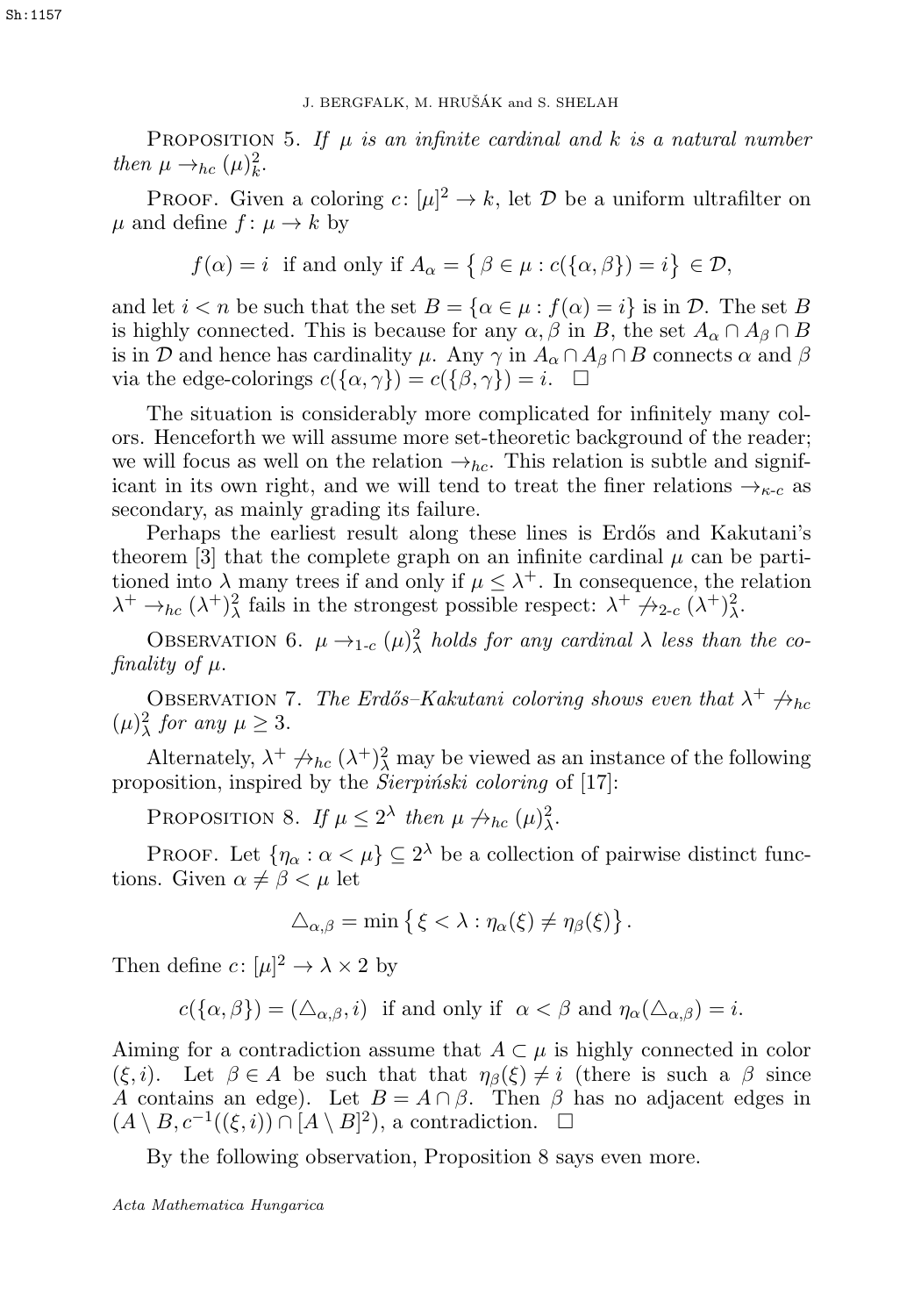# HIGHLY CONNECTED MONOCHROMATIC SUBGRAPHS

LEMMA 9. Let  $\mu$  be the cofinality of  $\nu$ . Then  $\mu \nrightarrow_{hc} (\mu)^2_{\lambda}$  implies that  $\nu \nrightarrow_{hc} (\nu)^2_{\lambda}.$ 

PROOF. Let  $c: [\mu]^2 \to \lambda$  witness that  $\mu \nrightarrow_{hc} (\mu)^2$ . Let  $\nu$  be the disjoint union of  $\mu$  many sets  $\nu_{\alpha}$ , each of strictly smaller cardinality than  $\nu$ . A coloring  $d: [\nu]^2 \to \lambda$  for which  $d(\xi, \eta) = c(\alpha, \beta)$  if  $\xi \in \nu_\alpha$  and  $\eta \in \nu_\beta$  and  $\alpha \neq \beta$ will witness that  $\nu \nrightarrow_{hc} (\nu)^2$ .  $\Box$ 

The core relation in Proposition 8 is  $2^{\lambda} \not\rightarrow_{hc} (2^{\lambda})^2$ . This is sharp, in the sense that the relation  $(2^{\lambda})^+ \rightarrow_{hc} (2^{\lambda})^2_{\lambda}$  does hold:<sup>1</sup>

PROPOSITION 10. If  $\mu = \mu^{\lambda}$  then  $\mu^+ \rightarrow_{hc} (\mu)^2_{\lambda}$ .

PROOF. Observe first that by assumption, the cofinality of  $\mu$  is greater than  $\lambda$ .

Given a coloring  $c: [\mu^+]^2 \to \lambda$ , let  $\{M_\varepsilon : \varepsilon \leq \mu\}$  be a continuous  $\subseteq$ -chain of size- $\mu$  elementary submodels of some large enough  $H(\theta)$  such that

(1)  $\mu + 1 \cup \{c\} \subseteq M_0$ ,

(2)  $[M_{\varepsilon+1}]^{\lambda} \subseteq M_{\varepsilon+1}$  for every  $\varepsilon < \mu$ , and

(3) for every  $\varepsilon < \mu$ , every formula  $\varphi \in L_{\lambda^+,\lambda^+}(\in)$  with parameters in  $M_{\varepsilon+1}$  that is satisfiable in  $H(\theta)$  is satisfiable in  $M_{\varepsilon+1}$ .

For each  $\varepsilon \leq \mu$  let  $\delta_{\varepsilon} = M_{\varepsilon} \cap \mu^+ \in \mu^+$ . The key observation is the following:

CLAIM 11. For co-boundedly many  $\varepsilon < \mu$  there is an  $i(\varepsilon) < \lambda$  such that  $c(\{\alpha,\delta_\mu\})=c(\{\beta,\delta_\mu\})=i(\varepsilon)$  for some  $\alpha,\beta<\delta_\varepsilon$  and such that for every such  $\alpha, \beta,$  the set

$$
\{ \gamma \in [\delta_{\varepsilon}, \delta_{\varepsilon + 1}) : c(\{\alpha, \gamma\}) = c(\{\beta, \gamma\}) = c(\{\gamma, \delta_{\mu}\}) = i = i(\varepsilon) \}
$$

is unbounded in  $\delta_{\varepsilon+1}$ .

Observe that we do not require the  $\alpha$ ,  $\beta$  of the claim to be distinct.

PROOF. Adopt the convention that  $\min \emptyset = 0$  and let

$$
\xi = \sup \{ \min \{ \alpha : \alpha < \delta_{\mu} \text{ and } c(\alpha, \delta_{\mu}) = i \} : i \in \lambda \}
$$

and take  $\eta < \mu$  with  $\delta_{\eta} > \xi$ . Claim 11 will hold for all  $\varepsilon$  in the interval  $(\eta, \mu)$ . This we argue by contradiction: assume the claim fails for some  $\varepsilon \in (\eta, \mu);$ in other words, for each  $i < \lambda$  assume that one of the following holds:

(a) There exist  $\alpha_i, \beta_i \leq \varepsilon$  such that  $c(\{\alpha_i, \delta_\mu\}) = c(\{\beta_i, \delta_\mu\}) = i$ , yet the set

$$
\Gamma_i = \left\{ \gamma \in [\delta_{\varepsilon}, \delta_{\varepsilon+1}) : c(\{\alpha_i, \gamma\}) = c(\{\beta_i, \gamma\}) = c(\{\gamma, \delta_\mu\}) = i \right\}
$$

is bounded in  $\delta_{\varepsilon+1}$ .

<sup>&</sup>lt;sup>1</sup> (Compare the Erdős–Rado relation  $(2^{\lambda})^+ \rightarrow (\lambda^+)^2_{\lambda}$ . It too is sharp, in the sense that  $2^{\lambda} \not\rightarrow (\lambda^+)^2_{\lambda}$ , as witnessed by the Sierpiński coloring.)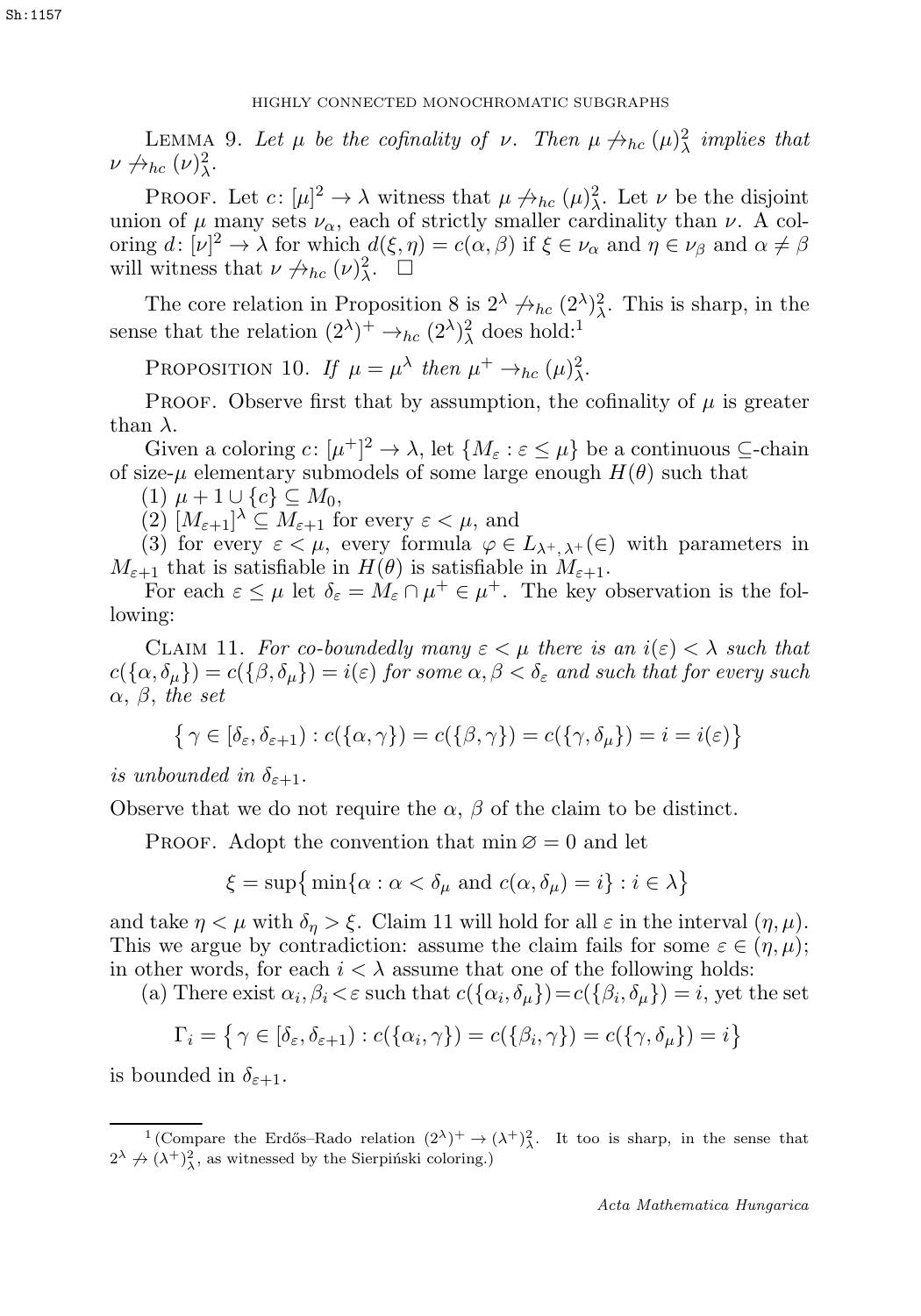J. BERGFALK, M. HRUŠÁK and S. SHELAH

(b) For no  $\alpha < \delta_{\varepsilon}$  does  $c(\alpha, \delta_{\mu}) = i$ . In this case let  $\Gamma_i$  be  $\varnothing$ .

As  $[M_{\varepsilon+1}]^{\lambda} \subseteq M_{\varepsilon+1}$ , the cofinality of  $\delta_{\varepsilon+1}$  is bigger than  $\lambda$ , hence some  $\zeta < \delta_{\varepsilon+1}$  bounds  $\bigcup_{i<\lambda} \Gamma_i$ . Denote the family of i satisfying (a) by I. Consider the conjunction  $\varphi$  of the formula  $\gamma > \zeta$  with the formulas  $c({\alpha_i}, \gamma)$  =  $c({\beta_i, \gamma}) = i$ , where i ranges through I. Then  $\delta_\mu$  witnesses that  $\varphi$  is satisfiable in  $H(\theta)$ , so by (3) some  $\gamma \in (\zeta, \delta_{\varepsilon+1})$  witnesses its satisfaction in  $M_{\varepsilon+1}$ . Let  $j = c({\lbrace \gamma, \delta_\mu \rbrace})$ . Then  $j \in I$  and  $\gamma \in \Gamma_j$ , which contradicts the assumption that  $\Gamma_j$  is bounded by  $\zeta$ .  $\Box$ J. BERGFALK, M. HRUŠÁK and S. SHELAH<br>
As  $[M_{t+1}]$ <sup> $\lambda \subseteq M_{\xi+1}$ , the cofinality of  $\delta_{t+1}$  is bigger<br>  $\zeta < \delta_{t+1}$  bounds  $\bigcup_{i<\lambda} \Gamma_i$ . Denote the family of  $i$  satisfies<br>
sident the conjunction  $\varphi$  of the formula </sup>

Let  $i < \lambda$  be such that the set  $W = \{\varepsilon : i(\varepsilon) = i\}$  has size  $\mu$ , and let  $A = \bigcup \{A_{\varepsilon} : \varepsilon \in W\}$ , where

$$
A_{\varepsilon} = \left\{ \alpha \in [\delta_{\varepsilon}, \delta_{\varepsilon + 1}) : c(\{\alpha, \delta_{\mu}\}) = i \right\}.
$$

A is then a subset of  $\mu^+$  of size  $\mu$  (in fact,  $A_\varepsilon$  has size  $\mu$  for every  $\varepsilon \in W$ ). We claim that it is highly connected in the color  $i$ . To see this it suffices to prove that if  $\alpha$  and  $\beta$  are distinct elements of A then the set

$$
\{\gamma \in A : c(\{\alpha, \gamma\}) = c(\{\beta, \gamma\}) = i\}
$$

has size  $\mu$ . To see this, let  $\varepsilon_1$  and  $\varepsilon_2$  be elements of W such that  $\alpha \in A_{\varepsilon_1}$ and  $\beta \in A_{\varepsilon_2}$ , and let  $\varepsilon$  be an element of  $W \setminus (\varepsilon_1 + 1 \cup \varepsilon_2 + 1)$ . We wish to find a  $\gamma \in [\delta_{\varepsilon}, \delta_{\varepsilon+1})$  such that

$$
c(\{\alpha,\gamma\}) = c(\{\beta,\gamma\}) = c(\{\gamma,\delta_\mu\}) = i = i(\varepsilon).
$$

Such a  $\gamma$  exists by Claim 11.  $\Box$ 

A number of questions now come into focus. Most immediate among them is:

QUESTION 12. For  $\lambda$  an infinite cardinal, what is the least cardinal  $\mu$  for which it is consistent with the ZFC axioms that  $\mu \rightarrow_{hc} (\mu)^2_{\lambda}$ ?

By Observation 4,  $\mu \rightarrow_{hc} (\mu)^2$  holds whenever  $\mu$  is weakly compact, for any  $\lambda < \mu$ . As we have seen, though,  $\rightarrow_{hc}$  holds in many cases where the classical arrow fails; hence we might reasonably hope for  $\mu \rightarrow_{hc} (\mu)^2_{\lambda}$  on much smaller  $\mu$ . Necessarily,  $2^{\lambda}$  must be smaller than any such  $\mu$ , by Proposition 8. Is this alone enough?

No. By the following, any instance of  $\mu \rightarrow_{hc} (\mu)^2$  will involve large cardinal assumptions.

DEFINITION 13. For regular uncountable  $\mu$ , the principle  $\square(\mu)$  is the assertion that there exists a sequence  $\mathcal{C} = \langle C_\alpha | \alpha \in \mu \rangle$  such that

- $C_{\alpha}$  is a closed unbounded subset of  $\alpha$ , for each  $\alpha$ .
- $C_\beta \cap \alpha = C_\alpha$ , for every limit point  $\alpha$  of  $C_\beta$ .
- No club  $C \subseteq \mu$  satisfies  $C \cap \alpha = C_{\alpha}$  at every limit point  $\alpha$  of C.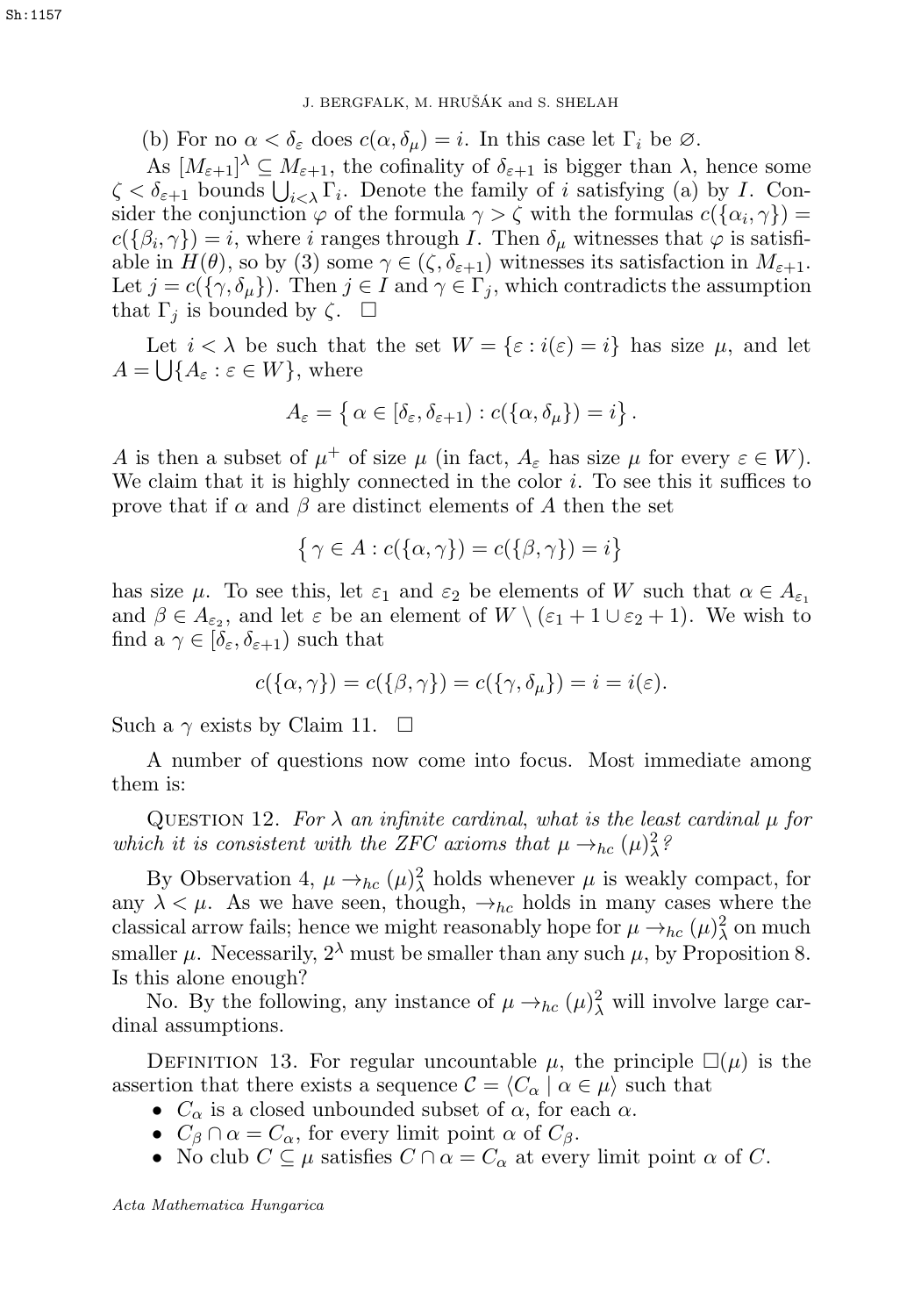# HIGHLY CONNECTED MONOCHROMATIC SUBGRAPHS 7 HIGHLY CONNECTED MONOCHROMATIC SUBGRAPHS 7

If in addition the following holds, we will call C a  $\lambda$ -stationary  $\square(\mu)$ sequence:

• The set  $\{\alpha \in \mu : \text{otp}(C_{\alpha}) = \lambda\}$  is stationary in  $\mu$ .

The following is immediate from [8] together with [20, Lemma 7.2.2].

THEOREM 14. If  $\lambda < \mu$  are infinite regular cardinals and  $\mu$  is not Mahlo in the constructible universe, then there exists a  $\lambda$ -stationary  $\square(\mu)$ -sequence.

PROPOSITION 15. If there exists a  $\lambda$ -stationary  $\square(\mu)$ -sequence, then  $\mu \not\rightarrow_{hc} (\mu)^2_{\lambda}.$ 

PROOF. The "bad" coloring  $c: [\mu]^2 \to \lambda$  will be  $c(\alpha, \beta) = \rho^{\lambda}(\alpha, \beta)$ , where  $ρ<sup>λ</sup>$  is Todorcevic's local rho function, defined in reference to some  $λ$ -stationary  $\square(\mu)$ -sequence C. Readers are referred to [20] §7.2 for further information. The decisive features of  $\rho^{\lambda}$  for our purposes are the following: for all  $\alpha < \beta < \gamma < \mu$ ,

(1) 
$$
\rho^{\lambda}(\alpha,\beta) \leq \max\left\{ \rho^{\lambda}(\alpha,\gamma), \rho^{\lambda}(\beta,\gamma) \right\},
$$

and

(2) 
$$
\rho^{\lambda}(\alpha,\gamma) \leq \max \left\{ \rho^{\lambda}(\alpha,\beta), \rho^{\lambda}(\beta,\gamma) \right\}
$$

In consequence, for all  $\xi < \lambda$ , the relation

$$
\alpha <^{\lambda}_{\xi} \beta \ \ \textrm{iff} \ \ \alpha < \beta \ \textrm{and} \ \rho^{\lambda}(\alpha,\beta) \leq \xi
$$

is a tree-ordering on  $\mu$ . By our assumptions about C and [20, Lemma 7.2.9], none of the orderings  $\langle \xi \rangle$  contains a chain of length  $\mu$ .

Now suppose towards contradiction that  $A \in [\mu]^{\mu}$  is highly connected in the color  $\xi$ . By the above, there exist  $\alpha < \beta$  in A with  $\alpha \nless \xi$ ,  $\beta$ . By highlyconnectedness, some color-ξ path  $\alpha = \alpha_0$  to  $\alpha_1$  to ... to  $\alpha_j$  to  $\alpha_{j+1} = \beta$  must connect  $\alpha$  and  $\beta$  in  $A \setminus \alpha$ . It then follows from successive applications of (1) and (2) above that

$$
\rho^{\lambda}(\alpha,\beta) \leq: \max_{i \leq j} \rho^{\lambda}(\alpha_i,\alpha_{i+1}) = \xi
$$

This implies that  $\alpha <^{\lambda}_{\xi} \beta$ , a contradiction.  $\Box$ 

COROLLARY 16. It is consistent with the ZFC axioms — and even with  $ZFC+GCH$  — that  $\mu \nrightarrow_{hc} (\mu)^2_{\lambda}$  for all infinite cardinals  $\lambda < \mu$ .

PROOF. By Proposition 15, the relation  $\mu \nrightarrow_{hc} (\mu)^2_{\lambda}$  holds for any infinite regular cardinals  $\lambda < \mu$  in a model of ZFC+(V=L)+ "there exist no Mahlo cardinals." It will hold then for any singular  $\mu$  by Lemma 9. Observe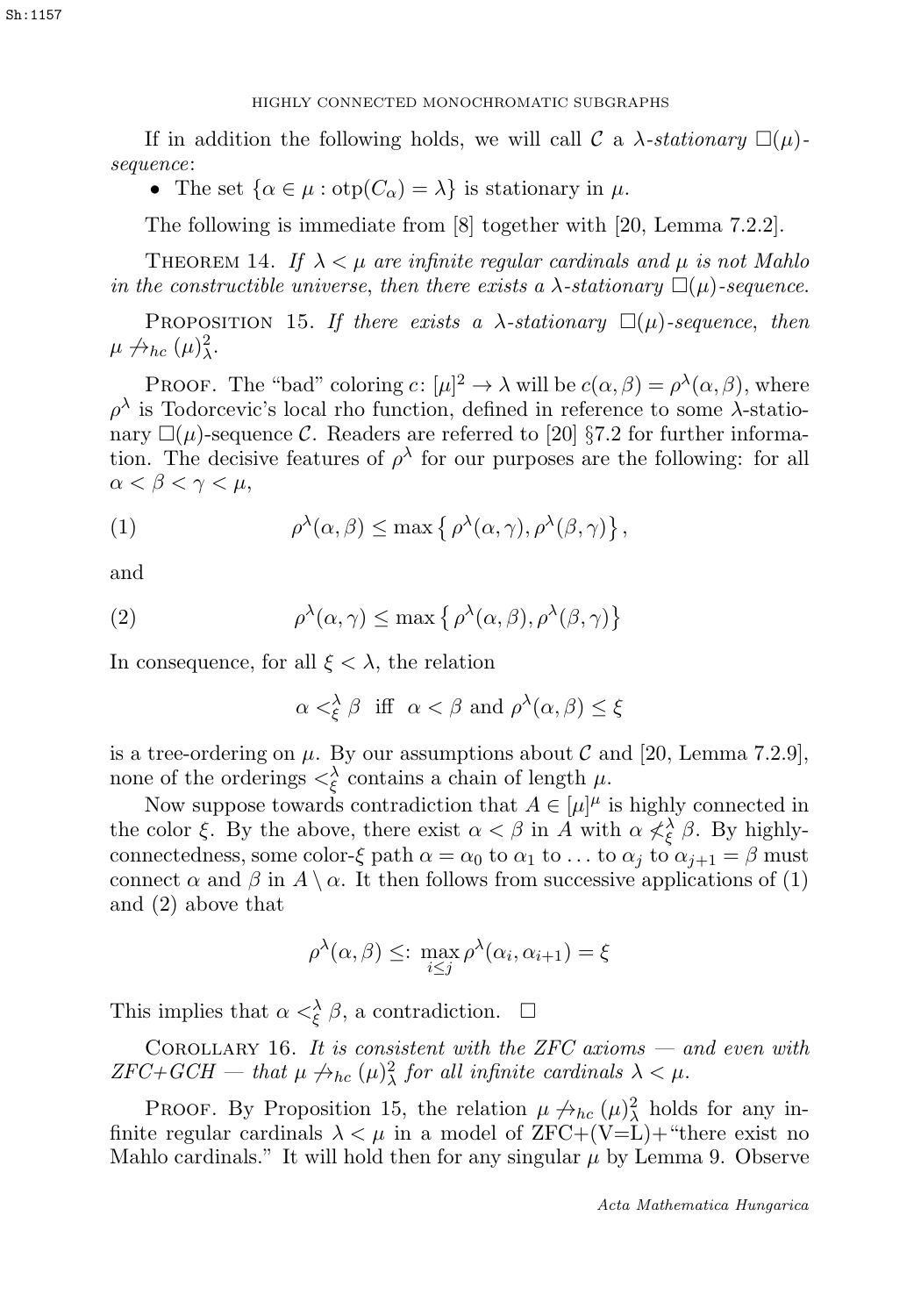finally that if  $\mu \nrightarrow_{hc} (\mu)^2_{\lambda}$  failed for any singular  $\lambda$ , it would fail as well for some smaller regular  $\lambda$ , contradicting our premise.  $\Box$ 

We now show in the opposite direction that, assuming the existence of a weakly compact cardinal above some  $\mu > \lambda$ , it is consistent with the ZFC axioms that  $2^{\mu} \rightarrow_{hc} (2^{\mu})^2_{\lambda}$ . 3. BERGFALK, M. HRUSÁK and S. SHELAH<br>
Some smaller  $\mathbf{r} \neq p_{\text{obs}}( \mu) \frac{q}{2}$  failed for any singular  $\lambda$ , it is consistend to the expansible direction that, assume that a 2<sup>4</sup>- $\lambda$ , contradicting our premise.  $\Box$ <br>
W

Instrumental in the argument is the following "two-dimensional delta system lemma" of more general utility.

DEFINITION 17. A family of sets  $\mathcal A$  is a  $\Delta$ -system if there exists a fixed r such that  $a \cap b = r$  for every distinct a and b in A. This r is called the root of the  $\Delta$ -system.

LEMMA 18. Let  $\nu$  be weakly compact and let  $\mu$  be less than  $\nu$ . Then for any family  $\{u_{\alpha,\beta} : \alpha < \beta < \nu\} \subseteq [\nu]^{\leq \mu}$  there exists a  $B \in [\nu]^{\nu}$  such that:

(1) For each  $\alpha \in B$ , the set  $\{u_{\alpha,\beta} : \beta \in B \setminus (\alpha + 1)\}\$ is a  $\Delta$ -system, with root  $V_{\alpha}^{+}$ .

(2) For each  $\beta \in B$ , the set  $\{u_{\alpha,\beta} : \alpha \in B \cap \beta\}$  is a  $\Delta$ -system, with root  $V_{\beta}^{-}$ .

(3) The sets  $\{V_{\alpha}^+ : \alpha \in B\}$  and  $\{V_{\alpha}^- : \alpha \in B\}$  and  $\{V_{\alpha}^- \cup V_{\alpha}^+ : \alpha \in B\}$ each form  $\Delta$ -systems.

(4) The elements of the set  $\{u_{\alpha,\beta}\setminus (V_\alpha^+\cup V_\beta^-): \alpha<\beta \}$  are pairwise disjoint.

In what follows, the relation  $\alpha < \beta$  will sometimes be left implicit; it is assumed to hold in any expression conjoining  $\alpha$  and  $\beta$ .

PROOF. By the weak compactness of  $\nu$ , we may begin by assuming all  $u_{\alpha,\beta}$  to be of the same order-type.

Define the coloring  $d: [\nu]^4 \to H(\mu^+)$  as follows: for any increasing  $a =$  $\{\alpha_0, \alpha_1, \alpha_2, \alpha_3\}$  let

$$
U_a = a \cup \bigcup_{j < k < 4} u_{\alpha_j, \alpha_k}.
$$

and let

$$
d(a) = \left\langle \text{otp}(U_a), \langle \xi_i : i < 4 \rangle, \langle v_{j,k} : j < k < 4 \rangle \right\rangle,
$$

so that if h is the unique order-isomorphism between  $U_a$  and  $otp(U_a)$ , then

- $h(\alpha_i) = \xi_i$  for every  $i < 4$ , and
- $h[u_{\alpha_i,\alpha_k}] = v_{j,k}$  for every  $j < k < 4$ .

By the weak compactness of  $\nu$ , there exists a d-monochromatic  $A \in [\nu]^{\nu}$ . We argue most of the lemma for this set A, thinning to a  $B \in [A]^{\nu}$  only later if necessary.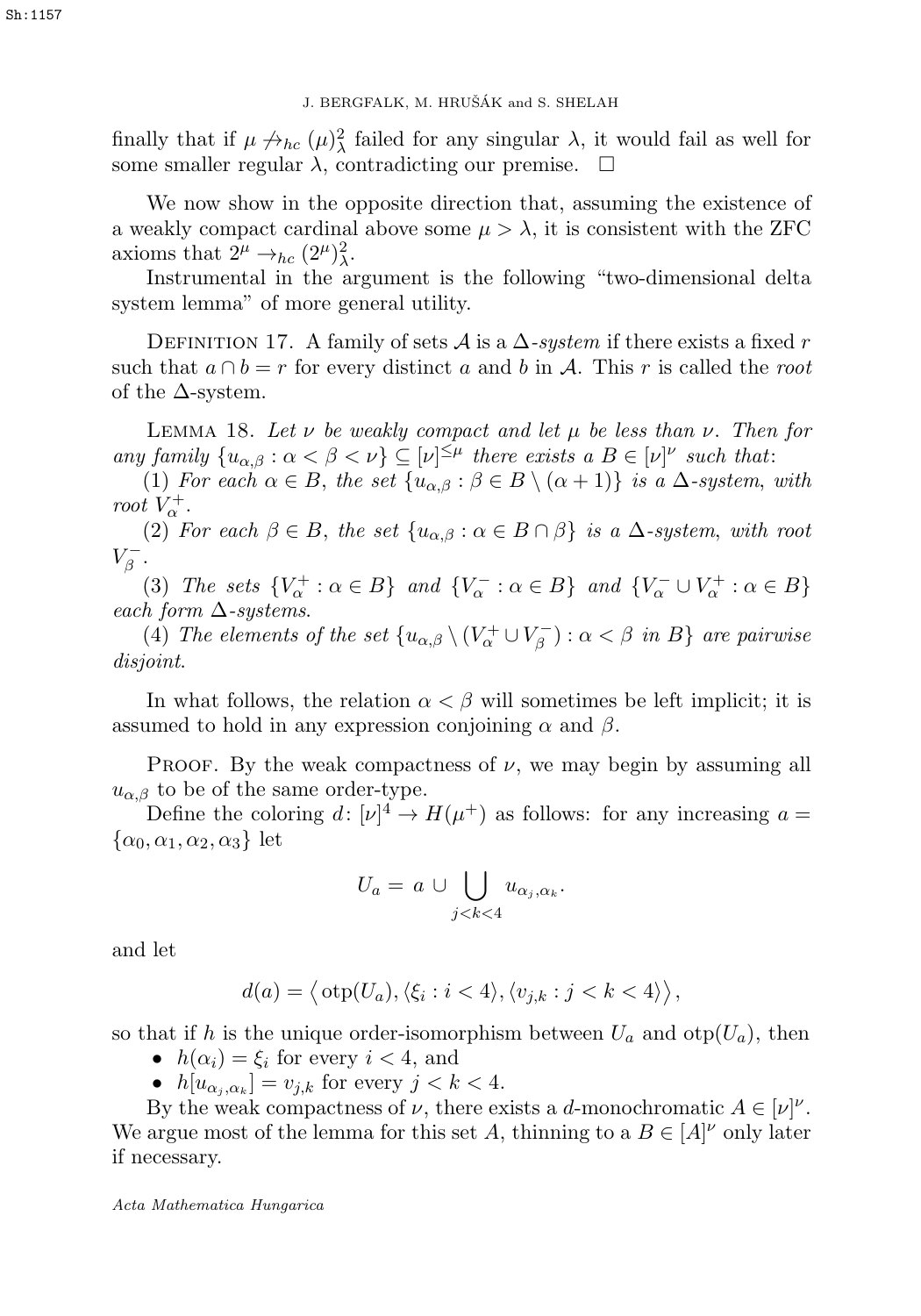# HIGHLY CONNECTED MONOCHROMATIC SUBGRAPHS 9 HIGHLY CONNECTED MONOCHROMATIC SUBGRAPHS 9

Consider  $\alpha < \beta < \gamma < \delta < \varepsilon$  in A. Since  $d(\alpha, \beta, \gamma, \varepsilon) = d(\alpha, \beta, \delta, \varepsilon) =$  $d(\alpha, \gamma, \delta, \varepsilon),$ 

$$
(\dagger) \qquad \qquad \xi \in u_{\alpha,\beta} \cap u_{\alpha,\gamma} \iff \xi \in u_{\alpha,\beta} \cap u_{\alpha,\delta} \iff \xi \in u_{\alpha,\gamma} \cap u_{\alpha,\delta}
$$

As  $\varepsilon$  was arbitrary, this implies item (1) of the lemma. We might usefully note more: a ξ as in (†) must sit at the same relative height in each  $u_{\alpha\beta}$ , for  $\beta \in A \setminus (\alpha + 1)$ . Pigeonhole arguments together with (†) then ensure that any lesser elements of  $u_{\alpha,\beta}$  also fall in the root  $V^+_{\alpha}$  of the  $\Delta$ -system  $\{u_{\alpha,\beta} : \beta \in A \setminus (\alpha+1)\}.$  In other words,  $V_{\alpha}^+$  is an initial segment of each such  $u_{\alpha,\beta}$ .

Item (2) of the lemma is similar. (Pigeonhole arguments are not available in this case, hence the root  $V_\beta^-$  is not so easily characterized.)

To see that  $\{V^+_{\alpha} : \alpha \in A\}$  forms a  $\Delta$ -system with root  $r^+$ , observe that

$$
\xi \in V_{\beta}^{+} \cap V_{\gamma}^{+} \Rightarrow \xi \in u_{\beta,\varepsilon} \cap u_{\gamma,\varepsilon} \text{ for any } \varepsilon \in A \setminus (\gamma + 1)
$$

$$
\Rightarrow \xi \in V_{\varepsilon}^{-}
$$

$$
\Rightarrow \xi \in u_{\alpha,\varepsilon} \text{ for any } \alpha \in A \cap \varepsilon.
$$

As  $\varepsilon$  is arbitrary, this implies that  $\xi$  is in  $V_{\alpha}^{+}$ . As  $\alpha$  is arbitrary, this completes the argument.

The argument that  $\{V_{\alpha}^- : \alpha \in A\}$  forms a  $\Delta$ -system with root  $r^-$  is essentially identical (but may require the omission of the first two elements of  $A$ ).

Finally, note that  $otp(V^+_{\alpha})$ ,  $otp(V^+_{\beta})$ ,  $otp(V^-_{\gamma})$ ,  $otp(V^-_{\delta})$  are all legible from  $d(\alpha, \beta, \gamma, \delta)$ . In consequence:

(i)  $V_\beta^+ \cap V_\gamma^-$  is of the same order-type for all  $\beta < \gamma$  in A. Hence this intersection must be equal to  $r^+ \cap r^-$ . Thin A if necessary to a  $B \in [A]^{\nu}$ such that  $V_{\beta}^+ \setminus r^+ \cap V_{\gamma}^- \setminus r^- = \varnothing$  for all  $\beta \ge \gamma$  in B. Then  $\{V_{\alpha}^+ \cup V_{\alpha}^- : \alpha\}$  $\in B$ } forms a  $\Delta$ -system with root  $r = r^- \cup r^+$ .

(ii) The family  $\{u_{\alpha,\beta} \setminus (V_\alpha^+ \cup V_\beta^-) : \alpha < \beta \text{ in } B\}$  is pairwise disjoint. For by the homogeneity of B, any  $\xi$  in  $(u_{\beta,\gamma} \setminus V_\beta^+ \cup V_\gamma^-) \cap (u_{\alpha,\delta} \setminus V_\alpha^+ \cup V_\delta^-)$  is necessarily also in  $(u_{\beta,\gamma} \setminus V_\beta^+ \cup V_\gamma^-) \cap (u_{\alpha,\varepsilon} \setminus V_\alpha^+ \cup V_\varepsilon^-)$  for any  $\varepsilon \neq \delta$  in B. But this implies that  $\xi \in V_{\alpha}^{+}$ , a contradiction. Similarly for any other configuration of  $\alpha$ ,  $\beta$ ,  $\gamma$ , and  $\delta$ . These establish items (3) and (4) of the lemma.  $\Box$ 

Remark 19. Two further features of the above system will be useful below:

•  $V_{\alpha}^{+}$  are all of the same order-type, for  $\alpha \in B$ . Similarly for  $V_{\alpha}^{-}$ .

• As each  $\alpha$  in  $B$  sits at the same distinguished relative location in  $V_{\alpha} := V_{\alpha}^- \cup V_{\alpha}^+$  we have  $|\{\text{otp}(V_{\alpha}) : \alpha \in B\}| = 1$  as well.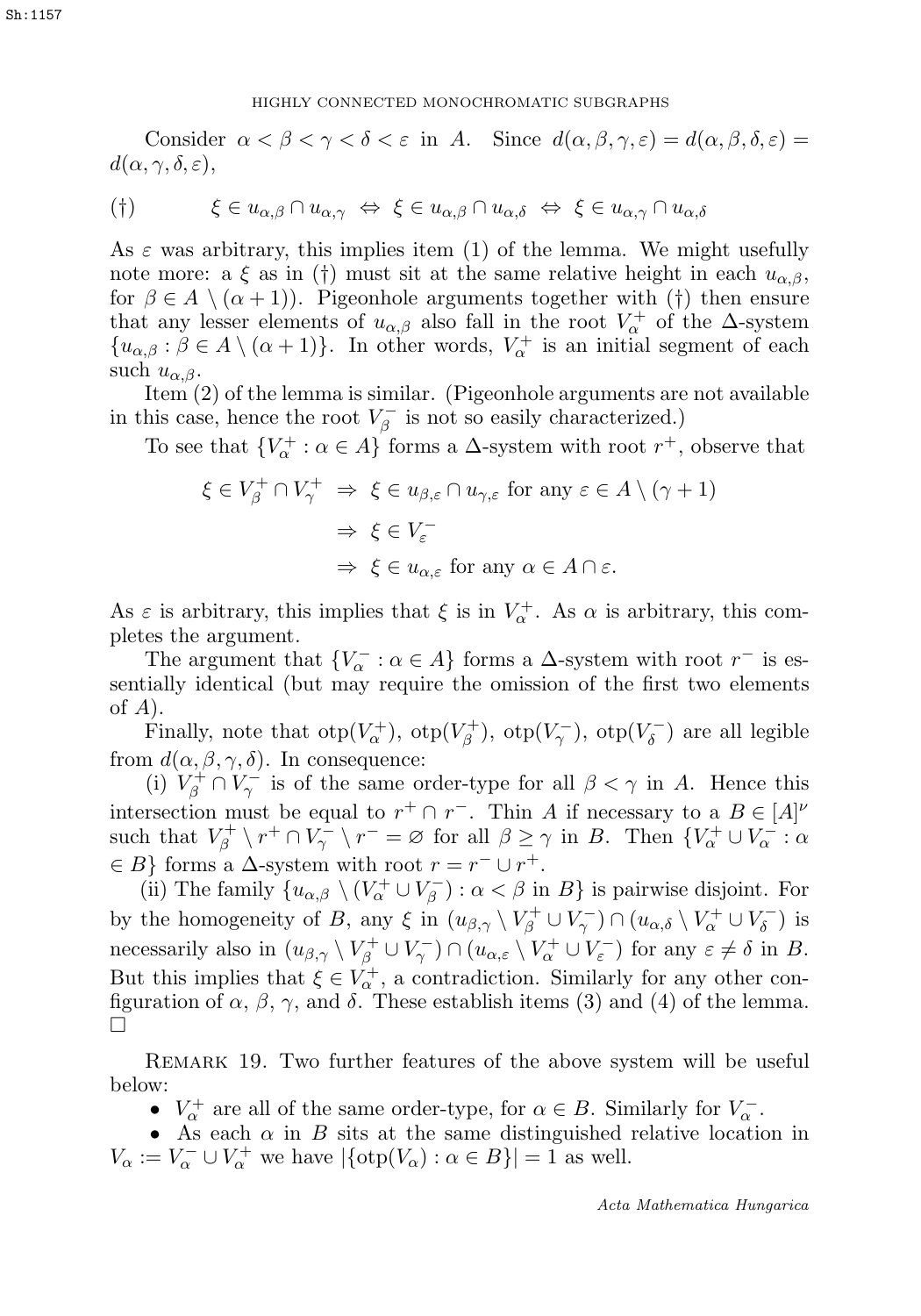#### J. BERGFALK, M. HRUŠÁK and S. SHELAH

THEOREM 20. Let  $\nu$  be a weakly compact cardinal, and let  $\lambda < \mu =$  $\mu^{<\mu} < \nu$  be given. Then there is a cardinal-preserving forcing  $\mathbb P$  such that

$$
\Vdash_{\mathbb{P}} \text{`` } 2^{\mu} = \nu \text{ and } \nu \rightarrow_{hc} (\nu)^2 \text{''}.
$$

PROOF. Let P be the forcing for adding  $\nu$  many  $\mu$ -Cohen subsets of  $\nu$ , i.e.,

 $\mathbb{P} = \{ p : p \text{ is a partial function from } \nu \text{ to } 2 \text{ of size less than } \mu \}$ 

reverse-ordered by extension. By assumption,  $\mathbb P$  has the  $\mu^+$ -c.c; it is evidently µ-closed as well, and consequently preserves cardinals. By standard arguments,  $\Vdash_{\mathbb{P}}$  " $2^{\mu} = \nu$ ".

Let *c* be a P-name such that  $\Vdash_{\mathbb{P}}$  "*c*:  $[\nu]^2 \to \lambda$ ". For every  $\alpha < \beta < \nu$ let  $\mathcal{A}_{\alpha,\beta} := \{p_{\alpha,\beta,\xi} : \xi \leq \mu\}$  be a maximal antichain in  $\mathbb P$  with corresponding  ${i_{\alpha,\beta,\xi}:\xi<\mu}$  such that  $p_{\alpha,\beta,\xi} \Vdash "c(\{\alpha,\beta\}) = i_{\alpha,\beta,\xi}$ ". Let

$$
u_{\alpha,\beta} = {\alpha, \beta} \cup \bigcup_{\xi < \mu} \text{dom}(p_{\alpha,\beta,\xi}).
$$

Let  $\{\gamma_{\alpha,\beta,\eta} : \eta < \varepsilon_{\alpha,\beta}\}\$ enumerate  $u_{\alpha,\beta}$  in increasing order. Define a relation E on  $[\nu]^2$  by declaring  $\{\alpha_1,\beta_1\} \mathbb{E} \{\alpha_2,\beta_2\}$  if and only if

(1)  $\varepsilon_{\alpha_1,\beta_1} = \varepsilon_{\alpha_2,\beta_2},$ (2)  $\alpha_1 = \gamma_{\alpha_1,\beta_1,\eta}$  if and only if  $\alpha_2 = \gamma_{\alpha_2,\beta_2,\eta}$ , (3)  $\beta_1 = \gamma_{\alpha_1,\beta_1,\eta}$  if and only if  $\beta_2 = \gamma_{\alpha_2,\beta_2,\eta}$ , (4)  $\{\eta : \gamma_{\alpha_1,\beta_1,\eta} \in \text{dom}(p_{\alpha_1,\beta_1,\xi})\} = \{\eta : \gamma_{\alpha_2,\beta_2,\eta} \in \text{dom}(p_{\alpha_2,\beta_2,\xi})\}$  for every  $\xi < \mu$ , (5)  $p_{\alpha_1,\beta_1,\xi}(\gamma_{\alpha_1,\beta_1,\eta}) = p_{\alpha_2,\beta_2,\xi}(\gamma_{\alpha_2,\beta_2,\eta})$  for every  $\eta$  as in (4) and  $\xi < \mu$ ,

and

(6)  $i_{\alpha_1,\beta_1,\xi} = i_{\alpha_2,\beta_2,\xi}$  for every  $\xi < \mu$ .

Clearly E is an equivalence relation on  $[\nu]^2$  with  $2^{\mu} < \nu$  many equivalence classes. As  $\nu$  is weakly compact, there exists an  $A \in [\nu]^{\nu}$  such that  $\{u_{\alpha,\beta} : \{\alpha,\beta\} \in [A]^2\}$  all falls in a single class. Further thin A to a  $B \subseteq A$ as in Lemma 18. Write r for the root of the  $\Delta$ -system  $\{V_\beta : \beta \in B\}$ .

Observe that in this context the key terms of Lemma 18 take on more particular meanings:  $V^{\dagger}_{\alpha}$ , for example, records exactly those coordinates at which some  $p \in A_{\alpha,\beta}$  and  $q \in A_{\alpha,\gamma}$  may disagree. The argument now proceeds in two steps; the uniformities of the family B are important to each. In the first step, we extend any  $q \in \mathbb{P}$  to an s deciding the elements of some c-homogeneous  $X \in [\nu]^{\lambda}$ . In the second step, genericity below q propagates that homogeneity to highly connect a cofinal  $Y \subseteq \nu$  in the forcing extension. 3. BERGFALK, M. HRUSÁK and S. SHELAH<br>  $\mu^{<\mu}<\nu$  be given. Then there is a cavelably compact cardinal<br>  $\mu^{<\mu}<\nu$  be given. Then there is a caveland-preserving<br>
Fro  $\mu^{<\mu}<\nu$  be given. Then there is a cavelinal-preser

Therefore fix  $q \in \mathbb{P}$  and a  $W \subseteq B$  of order-type  $\lambda^+ + 1$  such that

dom(q) 
$$
\cap \bigcup \{u_{\alpha,\beta} : \{\alpha,\beta\} \in [W]^2\} \subseteq \mathbf{r}
$$
.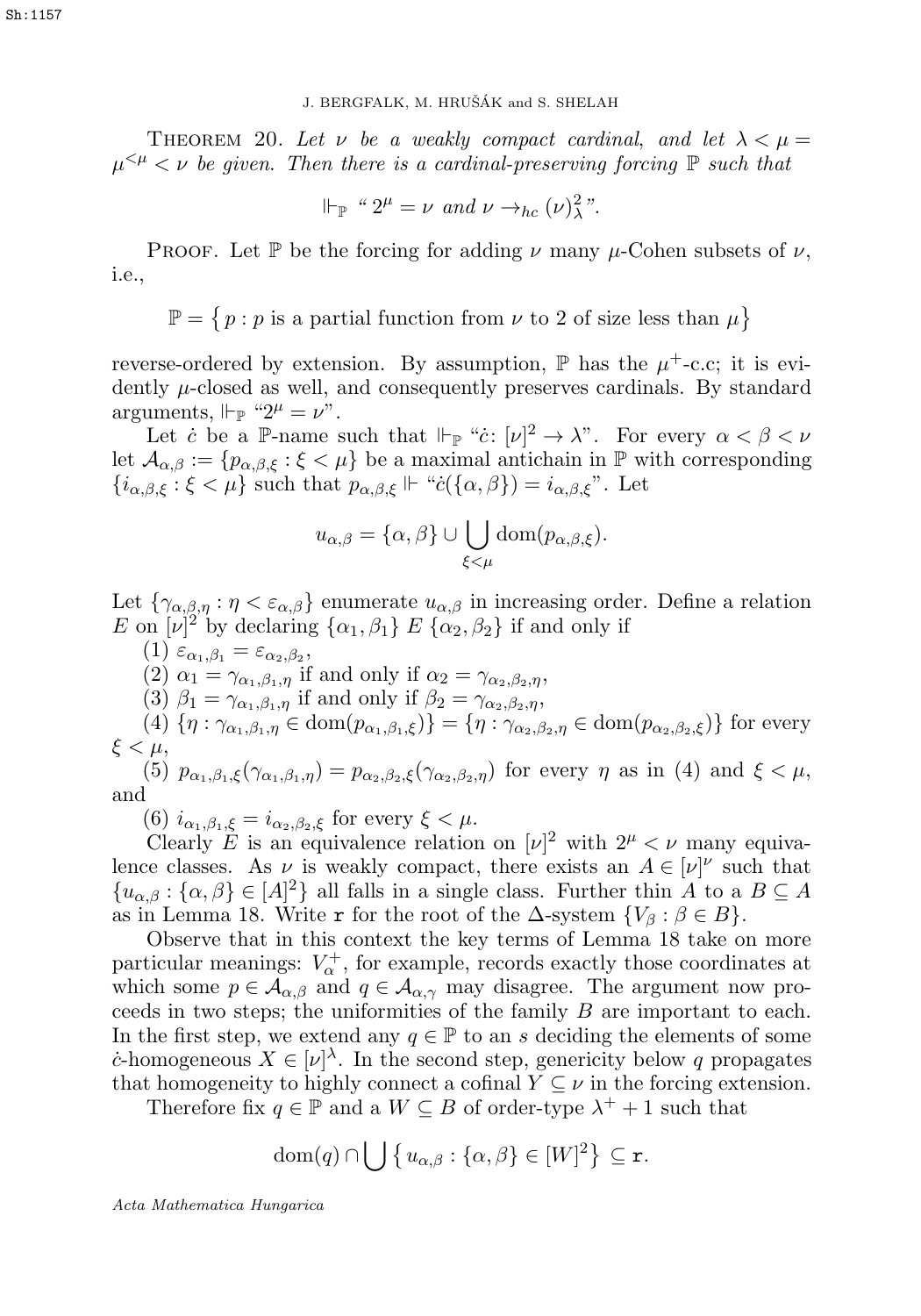We will recursively define "colors"  $i_n \in \lambda$  and a sequence  $\langle \varepsilon_n : \eta \leq \lambda^+ \rangle \subseteq W$ and conditions  $q_n$  below q so that for all  $\eta < \lambda^+$ ,

(1)  $\xi < \eta$  implies that  $q_{\xi} \geq q_{\eta}$ ,

(2)  $q_{\eta} \Vdash "c(\{\varepsilon_{\xi}, \varepsilon_{\lambda^+}\}) = i_{\xi}"$  for all  $\xi \leq \eta$ ,

(3)  $q_{\eta} \Vdash "c(\{\varepsilon_{\xi}, \varepsilon_{\zeta}\}) = i_{\xi}"$  for all  $\xi < \zeta \leq \eta$ , and

(4)  $q_{\eta} = q \cup \left[ \bigcup_{\xi \leq \eta} p_{\varepsilon_{\xi},\varepsilon_{\lambda^+}} \right] \cup \left[ \bigcup_{\xi < \zeta \leq \eta} p_{\varepsilon_{\xi},\varepsilon_{\zeta}} \right]$ , where each  $p_{\varepsilon_{\xi},\varepsilon_{\zeta}}$  is a member of the antichain  $\mathcal{A}_{\varepsilon_{\varepsilon},\varepsilon_{\varepsilon}}$ .

To begin the construction, let  $\varepsilon_0$  and  $\varepsilon_{\lambda+}$  be the first and last elements of W, respectively, and let  $q_0$  be the union of q with any compatible element of  $\mathcal{A}_{\varepsilon_0,\varepsilon_1+}$ . Suppose now that for each  $\eta < \delta$  coordinates  $\varepsilon_\eta$  and conditions  $q_\eta$ have been selected which together satisfy (1)-(4). As  $\delta < \lambda^+$ , by Lemma 18 there exists an  $\varepsilon_{\delta} \in W$  such that  $u_{\varepsilon_{\eta} \varepsilon_{\delta}} \setminus V_{\varepsilon_{\eta}}^+$  is disjoint from  $\bigcup_{\eta < \delta} q_{\eta}$  for each  $\eta < \delta$ . There also exists for each such  $\eta$  a  $p_{\varepsilon_\eta,\varepsilon_{\lambda^+}} \in \mathcal{A}_{\varepsilon_\eta,\varepsilon_{\lambda^+}}$  so that  $\bigcup_{\eta<\delta} p_{\varepsilon_\eta,\varepsilon_{\lambda^+}}\subseteq \bigcup_{\eta<\delta} q_\eta$ . Let  $p'_{\varepsilon_\eta,\varepsilon_\delta}$  denote their induced respective "copies" under the order-isomorphisms  $\pi_{\eta}: u_{\varepsilon_{\eta}, \varepsilon_{\lambda^+}} \to u_{\varepsilon_{\eta}, \varepsilon_{\delta}}$ . By arrangement,

$$
q'_\delta := \bigg[\bigcup_{\eta < \delta} q_\eta \bigg] \cup \bigg[\bigcup_{\eta < \delta} p'_{\varepsilon_\eta, \varepsilon_\delta}\bigg]
$$

is a function. Let  $q_\delta$  be the union of  $q'_\delta$  with any compatible element of  $\mathcal{A}_{\varepsilon_{\delta},\varepsilon_{\delta,+}}$ . The condition  $q_{\delta}$  is as desired; in this fashion the construction proceeds.

For some  $i \in \lambda$  the set  $\{\eta : i_{\eta} = i\}$  is unbounded in  $\lambda^{+}$ . Let X' collect its first  $\lambda$  elements. Let  $\bar{\eta} = \sup X'$  and let  $s = q_{\bar{\eta}}$  and let  $X = {\varepsilon_{\eta} : \eta \in X'}$ . Clearly  $s \Vdash "c''[X]^2 = \{i\}$ ". This completes the first of the steps described above.

For the second step, let  $s_{\varepsilon} = s \restriction V_{\varepsilon}$  for each  $\varepsilon \in X$ . Let  $V[G]$  be a forcing extension of V by a  $\mathbb{P}$ -generic filter G; therein define the family

$$
Y = \bigcup_{\varepsilon \in X} Y_{\varepsilon}
$$

where

 $Y_{\varepsilon} = \{ \alpha \in B : \text{there exists a } p \in G \text{ with } \text{dom}(p) \subseteq V_{\alpha} \text{ such that }$ 

the order-isomorphism  $\pi : V_\alpha \to V_\varepsilon$  sends p to  $s_\varepsilon$ .

Lastly, let  $q' = q \cup (s \restriction r)$ .

CLAIM 21.  $q' \Vdash \text{``}(\dot{Y}, \dot{c}^{-1}(i) \cap [\dot{Y}]^2)$  is a highly connected graph of size  $\nu$ ". As q was arbitrary, this claim will establish the proposition.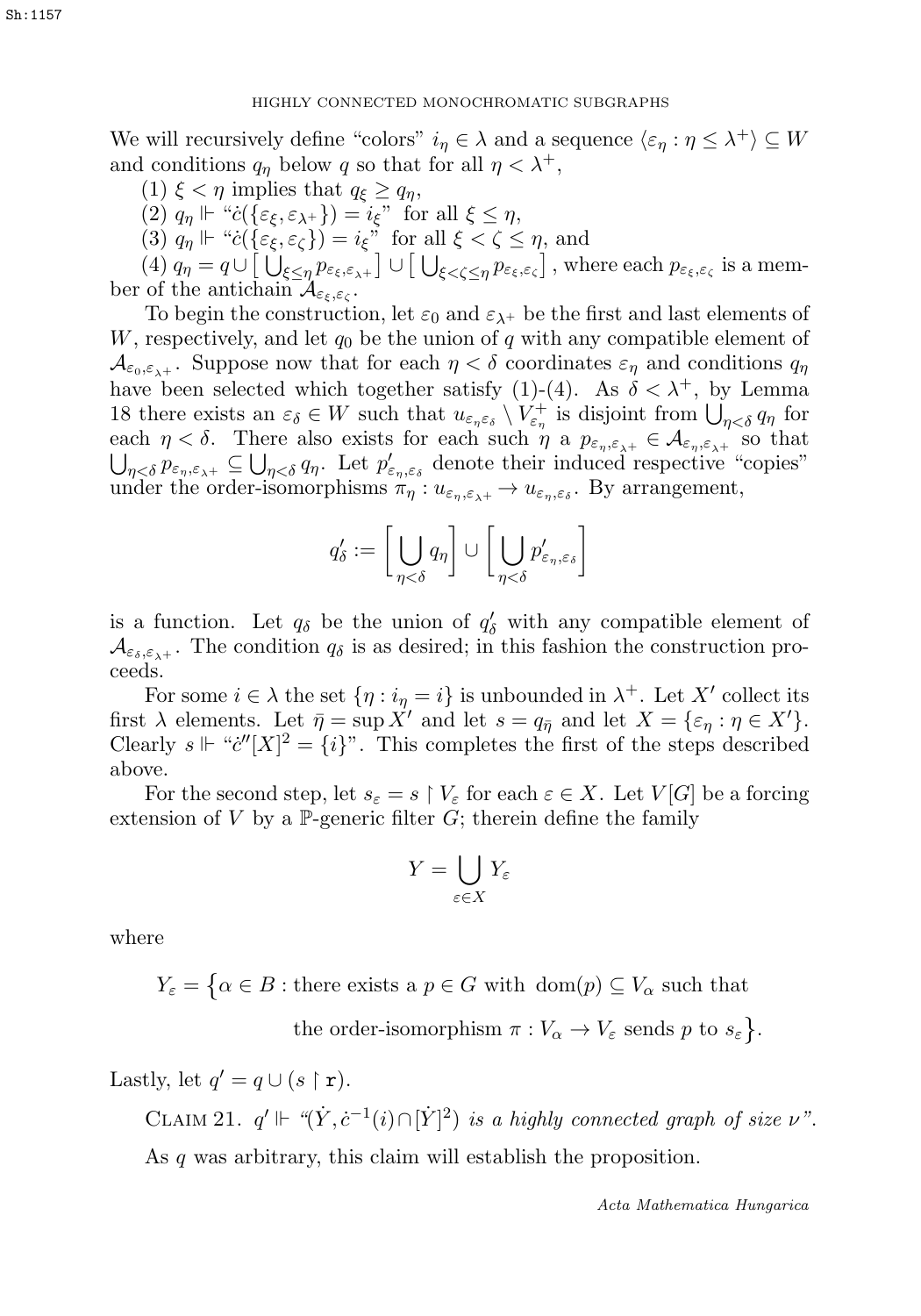#### 1. BERGFALK, M. HRUŠÁK and S. SHELAH

PROOF OF CLAIM 21. Observe first that for each  $\alpha \in \nu$  and  $\varepsilon \in X$  the set

$$
D_\alpha^\varepsilon:=\left\{\,p: p\Vdash\, \text{``}\dot Y_\varepsilon\not\subseteq\alpha\text{''}\right\}
$$

is dense below q'. Hence q' forces that each  $Y_{\varepsilon}$  is unbounded in  $\nu$ .

Suppose now that  $q'' \le q'$  forces that  $\alpha$  and  $\beta$  are in Y. Without loss of generality,  $q''$  decides the witnesses to this fact as well, i.e., there exist some  $p_{\alpha}, p_{\beta} \subseteq q$  and  $\varepsilon(\alpha), \varepsilon(\beta) \in X$  such that the order-isomorphism  $\pi: V_{\alpha} \to V_{\varepsilon(\alpha)}$  sends  $p_{\alpha}$  to  $s_{\varepsilon(\alpha)}$ , and similarly for  $\beta$ . We'll show that for any  $\gamma \in \nu$  there exists a  $\delta > \gamma$  and  $q''' \leq q''$  such that

$$
q''' \Vdash "c(\alpha, \delta) = \dot{c}(\beta, \delta) = i"
$$

This will establish the claim. To that end, take  $\varepsilon \in X \setminus (\max\{\varepsilon(\alpha), \varepsilon(\beta)\} + 1)$ . By Lemma 18 there exists a  $\delta \in B \setminus (\gamma + 1)$  such that  $u_{\alpha,\delta} \setminus V_{\alpha}$  and  $u_{\beta,\delta} \setminus V_{\beta}$ are disjoint from dom(q''). Extend q'' by "copying" s  $\upharpoonright (u_{\varepsilon(\alpha),\varepsilon} \cup u_{\varepsilon(\beta),\varepsilon})$  via the order-isomorphism to  $u_{\alpha\delta} \cup u_{\beta\delta}$ . Denote this extension by  $q^{\prime\prime\prime}$ . Our assumptions on  $\alpha$  and  $\beta$  ensure that  $q'''$  is in fact a condition, and our assumptions on E translate the relation  $s \Vdash "c(\varepsilon(\alpha), \varepsilon) = \dot{c}(\varepsilon(\beta), \varepsilon) = i"$  to (†), as desired.  $\Box$   $\Box$ Acta Mathematica Hungarica12 J. BERGFALK, M. HRUSˇÁK and S. SHELAH

COROLLARY 22. Assuming the existence of a weakly compact cardinal, it is consistent with the ZFC axioms that  $2^{\aleph_1} \rightarrow_{hc} (2^{\aleph_1})^2_{\aleph_0}$ .

#### 3. Main questions

We turn in conclusion to the most immediate instance of Question 12:

QUESTION 23. What is the least cardinal  $\mu$  for which it is consistent with the ZFC axioms that  $\mu \rightarrow_{hc} (\mu)^2_{\aleph_0}$ ?

Corollary 22 may be viewed as approximating to any of several possibilities. For example: the  $\mu = 2^{\aleph_1}$  of Corollary 22 falls, in the forcing extension of Proposition 20, well below any weakly compact  $\nu$ , but it remains a regular limit cardinal. Therefore we may ask:

QUESTION 24. Must the least cardinal  $\mu$  for which it is consistent with the ZFC axioms that  $\mu \rightarrow_{hc} (\mu)^2_{\aleph_0}$  be weakly inaccessible?

By Lemma 9, such a  $\mu$  is necessarily regular; hence Question 24 amounts to asking if such a  $\mu$  may be a successor cardinal. If indeed it may be, then Corollary 22 might be viewed instead as approximating to the following alternative to Question 24:

QUESTION 25. Assuming whatever large cardinals may be necessary, is it consistent with the ZFC axioms that  $\aleph_2 \rightarrow_{hc} (\aleph_2)_{\aleph_0}^2$ ?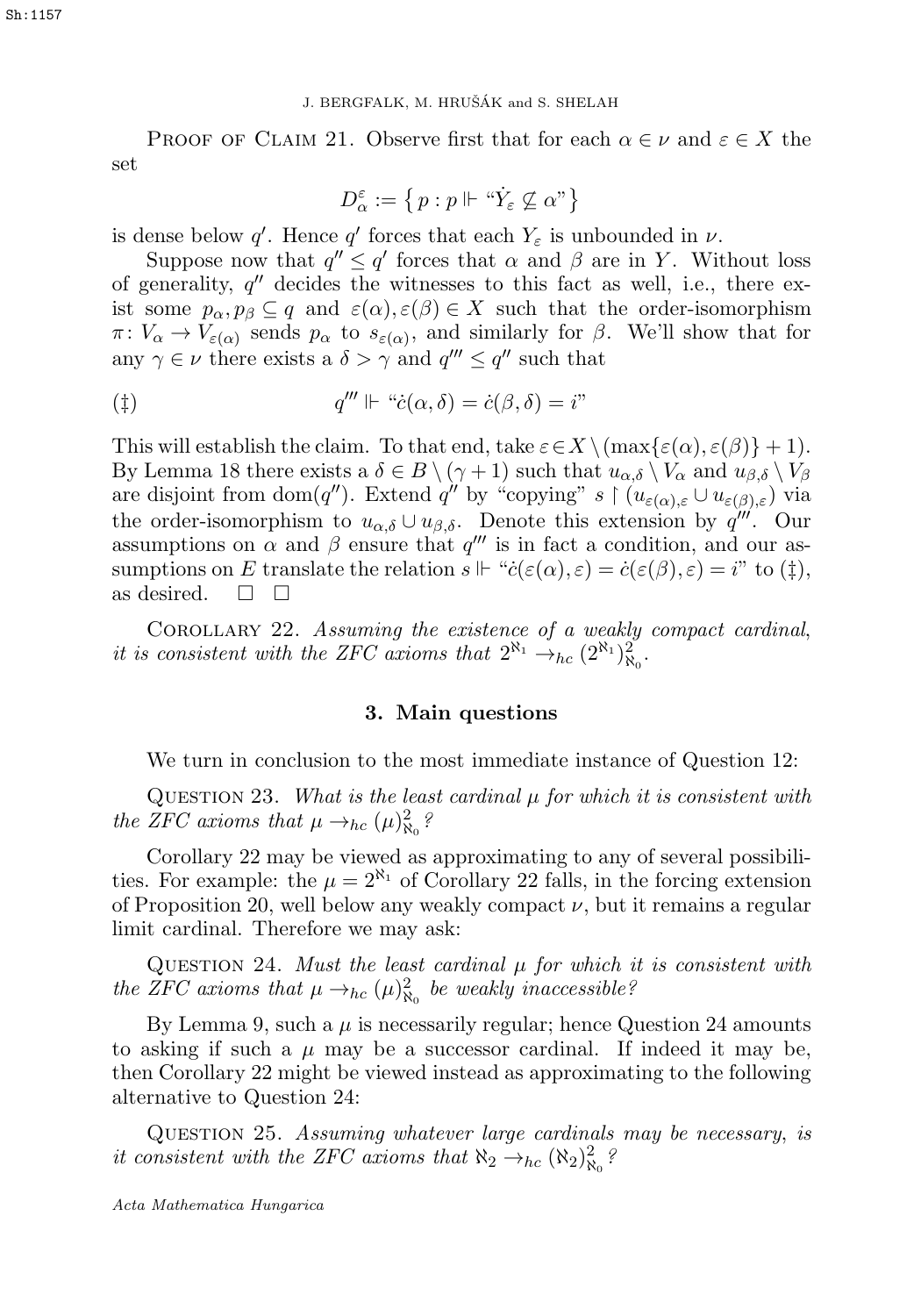# HIGHLY CONNECTED MONOCHROMATIC SUBGRAPHS 13 HIGHLY CONNECTED MONOCHROMATIC SUBGRAPHS 13

Reasoning from [7] and [11] shows that if  $\mu$  is the successor of a regular cardinal and  $\lambda < \mu$ , then the consistency strength of "there exists no  $\lambda$ -stationary  $\square(\mu)$  sequence" is exactly a Mahlo cardinal. By Proposition 15, this gives a lower bound on the assumptions necessary to any affirmative answer to Question 25. Again by Proposition 15, answers to any of the above questions entail further questions of consistency strength; most generally:

Question 26. What is the consistency strength of the existence of an uncountable cardinal  $\mu$  such that  $\mu \rightarrow_{hc} (\mu)^2_{\aleph_0}$ ?

By Proposition 8, positive relations  $\mu \to_{hc} (\mu)^2_\lambda$  will involve cardinal arithmetic assumptions as well. An affirmative answer to Question 25, for example, would imply the continuum hypothesis. It is unclear if weaker relations would also. More particularly, the continuum hypothesis implies that  $\aleph_2 \rightarrow_{hc} (\aleph_1)_{\aleph_0}^2$ , by Proposition 10. Is the reverse true? In other words:

Question 27. Is the continuum hypothesis equivalent to the assertion that  $\aleph_2 \rightarrow_{hc} (\aleph_1)^2_{\aleph_0}$ ?

A question of a similar flavor is the following:

QUESTION 28. Does  $\aleph_2 \rightarrow_{\aleph_1-c} (\aleph_2)^2_{\aleph_0}$ ?

As this paper goes to press, the authors have the pleasure of referring the reader to Chris Lambie-Hanson's recent https://arxiv.org/abs/2005.10812 for partial progress on some of these and related questions.

Acknowledgements. The first author would like to thank Chris Lambie-Hanson for valuable discussion of the consistency strengths of failures of  $\lambda$ -stationary  $\square(\mu)$  sequences to exist. The authors would like to thank the referee for a prompt, alert, and intelligent reading. This paper is number 1157 in the third authors publication list.

### References

- [1] M. Elekes, D. Soukup, L. Soukup and Z. Szentmiklóssy, Decompositions of edgecolored infinite complete graphs into monochromatic paths, *Discrete Math.*, 340 (2017), 2053–2069.
- [2] P. Erd˝os, A. Hajnal, A. M´at´e and R. Rado, *Combinatorial Set Theory: Partition Relations for Cardinals*, North-Holland (Amsterdam, 1984).
- [3] P. Erdős and S. Kakutani, On non-denumerable graphs, *Bull. Amer. Math. Soc.*, 49 (1943).
- [4] P. Erd˝os and R. Rado, A partition calculus in set theory, *Bull. Amer. Math. Soc.*,56 (1956).
- [5] R. L. Graham, B. L. Rothschild and J. H. Spencer, *Ramsey Theory*, John Wiley & Sons (New York, 1980).
- [6] A. Hajnal, P. Komjáth, L. Soukup and I. Szalkai, Decompositions of edge colored infinite complete graphs, in: *Combinatorics* (Eger, 1987), Colloq. Math. Soc. János Bolyai, **52** (1988).